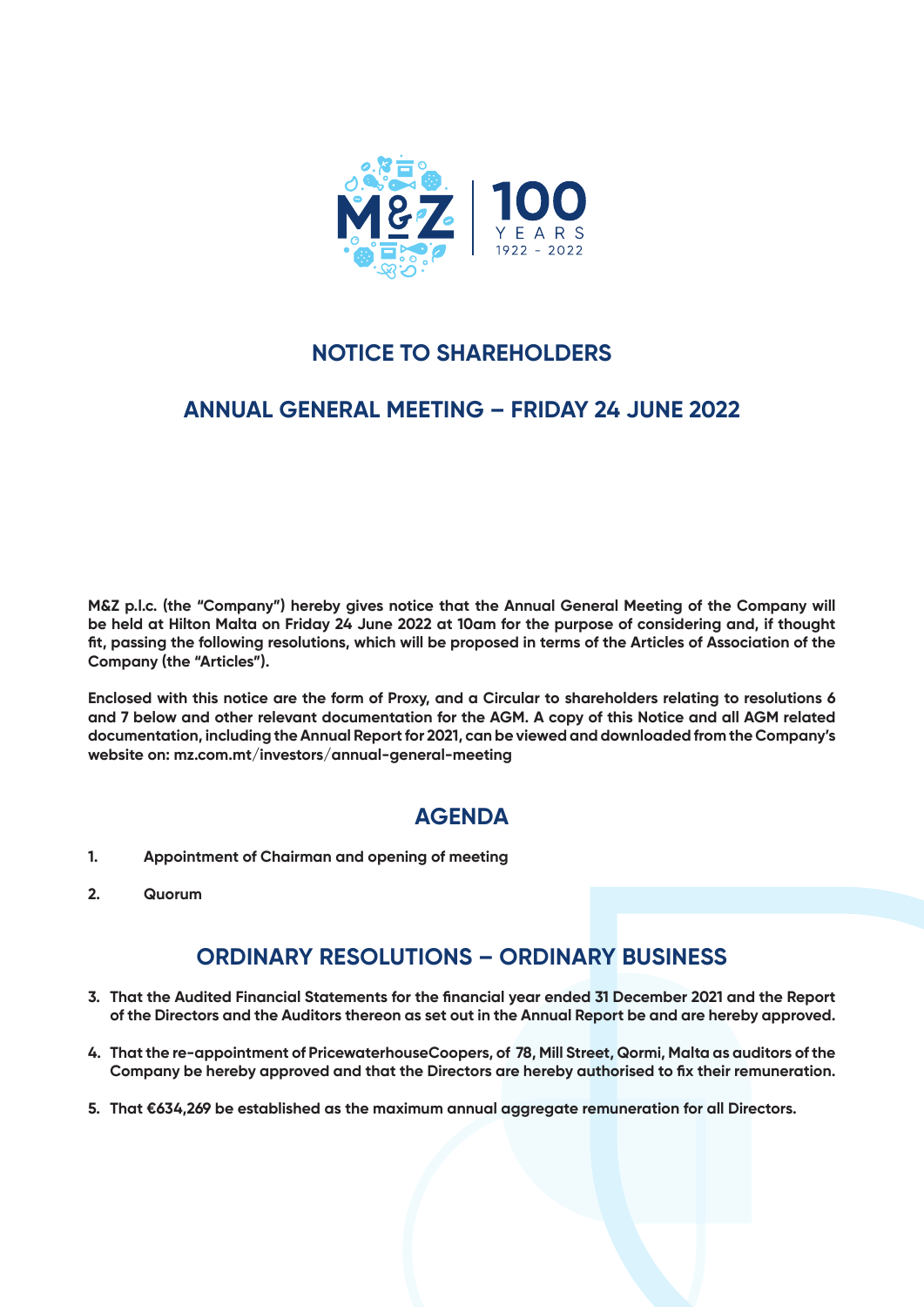#### **ORDINARY RESOLUTIONS – SPECIAL BUSINESS**

- **1. That the Remuneration Policy for the Board of Directors of the Company as set out in the Circular to Shareholders dated 3 June 2022 be hereby approved.**
- **2. (a) That the authorisation granted to the Board of Directors to issue shares pursuant to article 5 of the Articles (or grant options and/or warrants in relation to them) be renewed and extended until the date of the Company's annual general meeting to be held in 2023;**

**(b) That any one director and/or the company secretary, each acting singly, be, and hereby are, authorized to issue a certified extract of the minutes kept at the Meeting (including, inter alia the immediately preceding resolution) and to file same with the Malta Business Registry as required.**

# **APPOINTMENT OF DIRECTORS**

**All the Directors of the Company will retire from office at the Annual General Meeting, in accordance with the Articles of Association of the Company. Pursuant to an announcement on its website calling for the nomination of persons to be appointed directors, the Company received nine (9) valid nominations to fill nine (9) vacancies. In terms of Article 125, wherever there are as many nominations as there are vacancies or less, no elections will take place and those nominees will be automatically elected Directors. The nominated persons below shall accordingly be automatically re-elected as directors until the conclusion of the next following annual general meeting:**

- **• Mr Paul Camilleri**
- **• Mrs Greta Camilleri Avallone**
- **• Mrs Erika Pace Bonello**
- **• Mrs Emma Pullicino**
- **• Mr Matthew Camilleri**
- **• Mr Thomas Agius Vadala**
- **• Mr Charles J. Farrugia**
- **• Mr Kevin Rapinett**
- **• Mrs Frances Fenech**

**Mr. Paul Camilleri Director 3 June 2022**

**By order of the Board**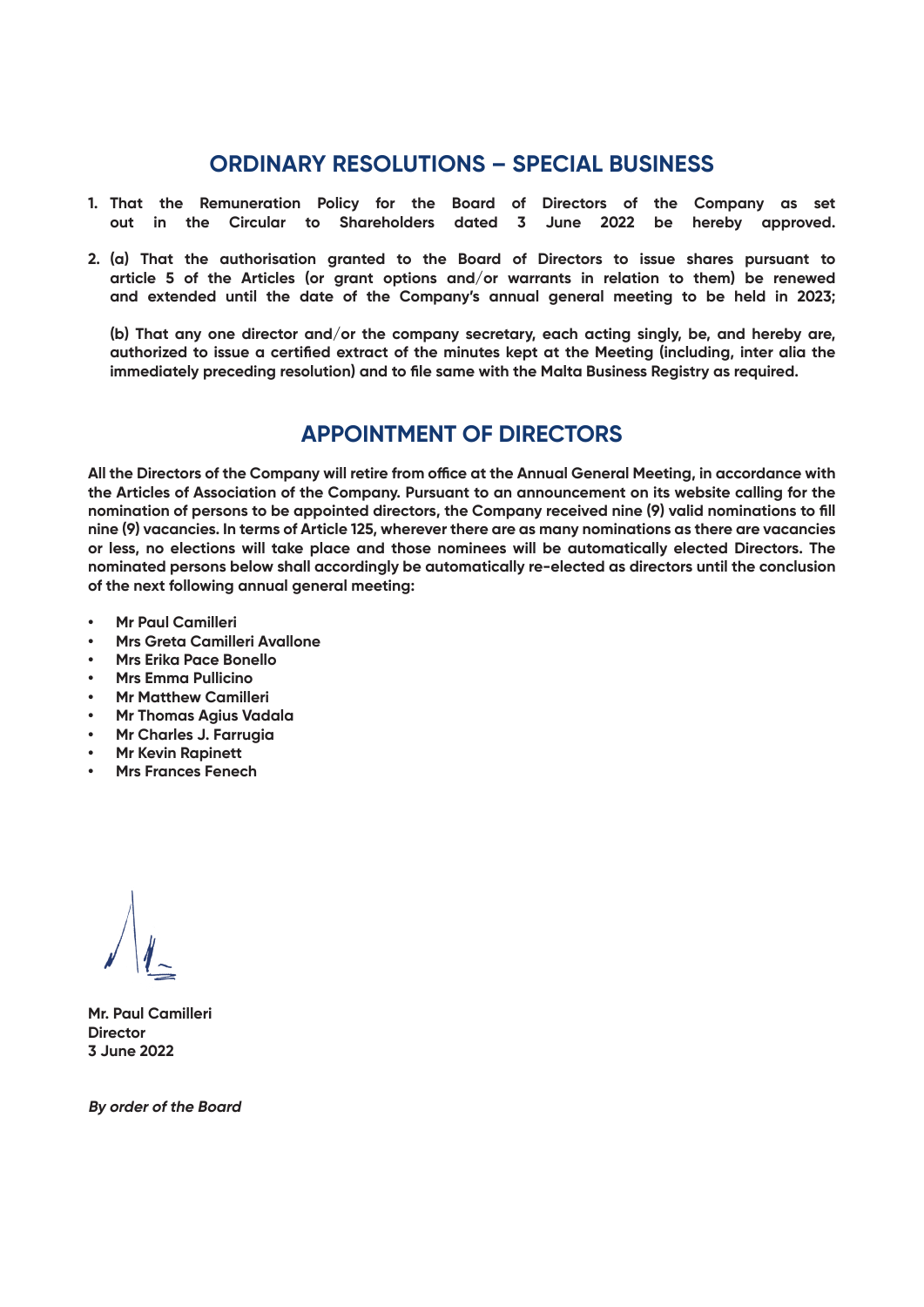## **TEAR OFF PART PLEASE PRESENT FOR REGISTRATION**

- i. This Notice has been mailed to the Shareholders on the Company's share register at the Central Securities Depository ("**CSD**") of the Malta Stock Exchange as at close of business on the 25 May 2022, this being the 'Record Date' and only these Shareholders shall have the right to participate and vote at the Annual General Meeting (the "**AGM**" or "**the Meeting**").
- ii. The total number of Shares and voting rights in the Company as at the date of this Notice is 44,000,000.
- iii. Every Shareholder shall have the right to ask questions which are pertinent and related to items on the agenda of this AGM and to have such questions answered by the Directors or persons delegated by the Directors for this purpose subject to any reasonable measures that the Company may take to ensure the identification of the Shareholder. This right shall also be enjoyed by a proxy holder appointed by the Shareholder.
- iv. Admission to the AGM is subject to presentation of this Notice to Shareholders, together with the Identity Card of the Shareholder. The upper part of this notice will be retained by a Company representative upon registration. Kindly note that only the Shareholder to whom this notice is addressed will be admitted to the Meeting, unless otherwise provided hereunder.
- v. A Shareholder entitled to attend and vote at the Meeting may appoint a Proxy to attend and vote in his/her stead. A Proxy need not be a Shareholder. A form of Proxy is enclosed and is to be deposited at the registered office of the Company not less than 24 hours before the time for holding the Meeting or the adjourned meeting. A scanned copy of the enclosed form of Proxy, duly signed and completed, may also be sent by electronic means on email address **mzplccosec@ganado.com** not less than 24 hours before the time for holding the Meeting or the adjourned meeting.
- vi. In the case of shares held jointly by several persons, except in the case of shares held jointly by husband and wife, the first named joint holder on the Register held at the CSD of the Malta Stock Exchange, shall be eligible to attend and vote at the AGM. A representative of a joint shareholding, who is not the first named on the Register, will only be eligible to attend and vote at the AGM, if a form of Proxy has been duly executed in his or her favour by all other joint holders.
- vii. In the case of shares held jointly by husband and wife, both the husband and the wife or either of them, may attend the AGM, provided that: (i) irrespective of whether both the husband the wife, or either of them, attend the AGM, only one voting document will be issued and only one of them shall be entitled to vote; and (ii) if they wish to appoint a Proxy, the form of Proxy must be signed by both husband and wife.
- viii. When a Shareholder is a body corporate, including a company, a partnership, an association of persons, a foundation or other entity, a representative thereof will only be eligible to attend and vote at the Meeting if the form of Proxy has been duly executed in his/her favour by the competent organ of the entity which he represents in accordance with its Memorandum and Articles or other similar constitutional documents of the entity. The Company reserves the right to request evidence of the aforesaid appointment, including the signatory right/s of the person/s signing the Proxy.
- ix. A Shareholder who is a minor may be represented at the Meeting by his/her parent or legal guardian who will be required to present his/her identity card and the Notice to Shareholders. Minors (persons under 18 years of age) will not be allowed to attend the Meeting.
- x. Admission to the Meeting and registration of Shareholders attending will commence at 9.15am. After the Meeting has proceeded to business, voting documents will continue to be issued until such time as the meeting proceeds to vote on the first item on the Agenda whether by show of hands or by ballot. Thereafter, no further voting documents will be issued and admission to the Meeting shall be closed.
- xi. Complimentary parking will be available at the Portomaso Car Park. Car Parking Tickets will be validated on the day of the AGM by Company representatives. For further details, kindly enquire on the day of the AGM at the registration desk. Parking is on a first come first served basis.